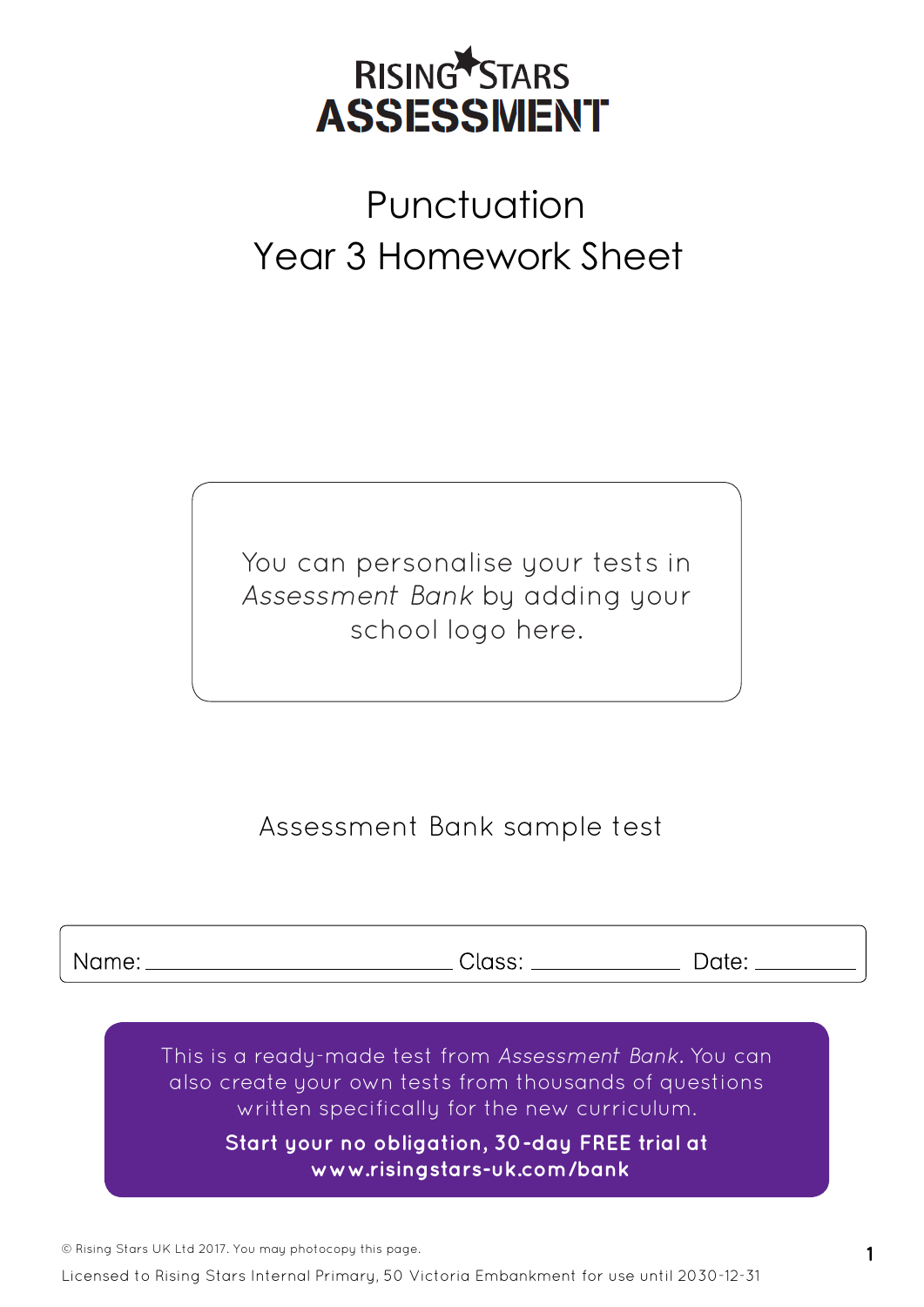## **Year 3 Punctuation**

| 1. | Insert one comma in the correct place in the sentence below.                                                                                    |           |
|----|-------------------------------------------------------------------------------------------------------------------------------------------------|-----------|
|    | Limping slightly the old man walked to the end<br>of the road.                                                                                  | 1 mark    |
| 2. | Tick two boxes to show which words in this sentence are nouns.<br>I must remember to bring my shorts and trainers.                              | 1 mark    |
| 3. | Tick two boxes to show where the missing <b>inverted commas</b> should go.<br>Roman life was unlike modern life, the archaeologist said.        | 1 mark    |
| 4. | Tick the box to show where the missing full stop should go.<br>Jenna likes to play with Sam Gina likes to play with Agna.                       | 1 mark    |
| 5. | Replace the underlined word or words in each sentence with the correct<br>pronoun.<br>When Sara came to the end of the road, Sara turned right. |           |
|    | The pavement had a large hole and Sara fell into the hole.                                                                                      | 1 mark    |
|    |                                                                                                                                                 | Total for |

this page

© Rising Stars UK Ltd 2016. You may photocopy this page. **1**

Licensed to Rising Stars UK Ltd, Carmelite Hoouse for use until 2030-12-31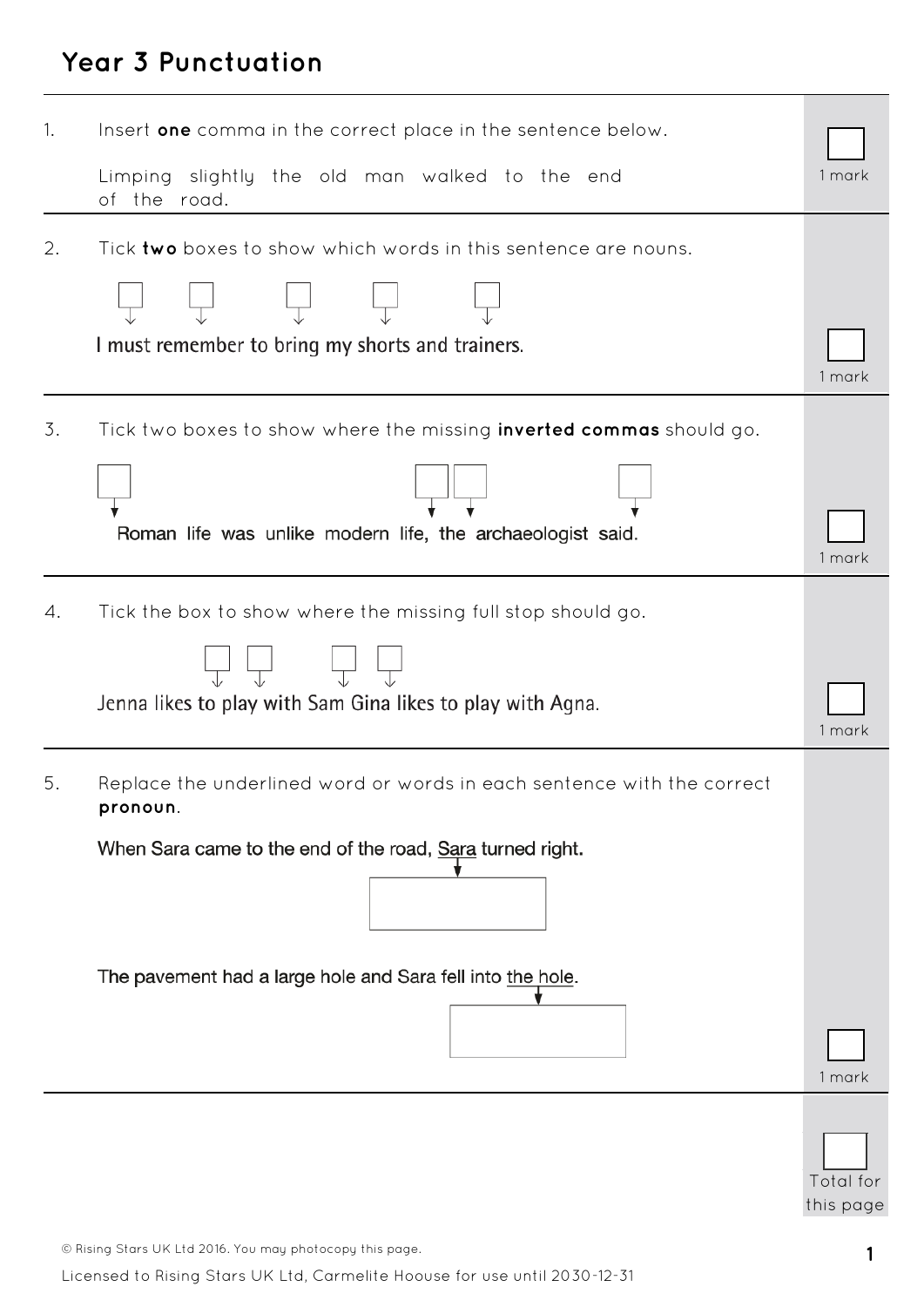6. Which option correctly completes the sentence below?

The child ......................... story won the competition had worked very hard.

|    |                                                                            | Tick one. |                  |
|----|----------------------------------------------------------------------------|-----------|------------------|
|    | whom                                                                       |           |                  |
|    | whose                                                                      |           |                  |
|    | who's                                                                      |           |                  |
|    | which                                                                      |           |                  |
|    |                                                                            |           | 1 mark           |
| 7. | Why is an apostrophe used in these words?                                  |           |                  |
|    | don't<br>can't                                                             |           |                  |
|    | Apostrophes are used in these words because _____________________          |           |                  |
|    |                                                                            |           | 1 mark           |
| 8. | Explain why capital letters have been used for two words in this sentence. |           |                  |
|    | After singing on Monday, she lost her voice for the rest of the week.      |           |                  |
|    | A for After:                                                               |           |                  |
|    | M for Monday:                                                              |           | 1 mark           |
|    |                                                                            |           |                  |
|    |                                                                            |           | /8               |
|    |                                                                            |           | <b>Total for</b> |
|    |                                                                            |           | this test        |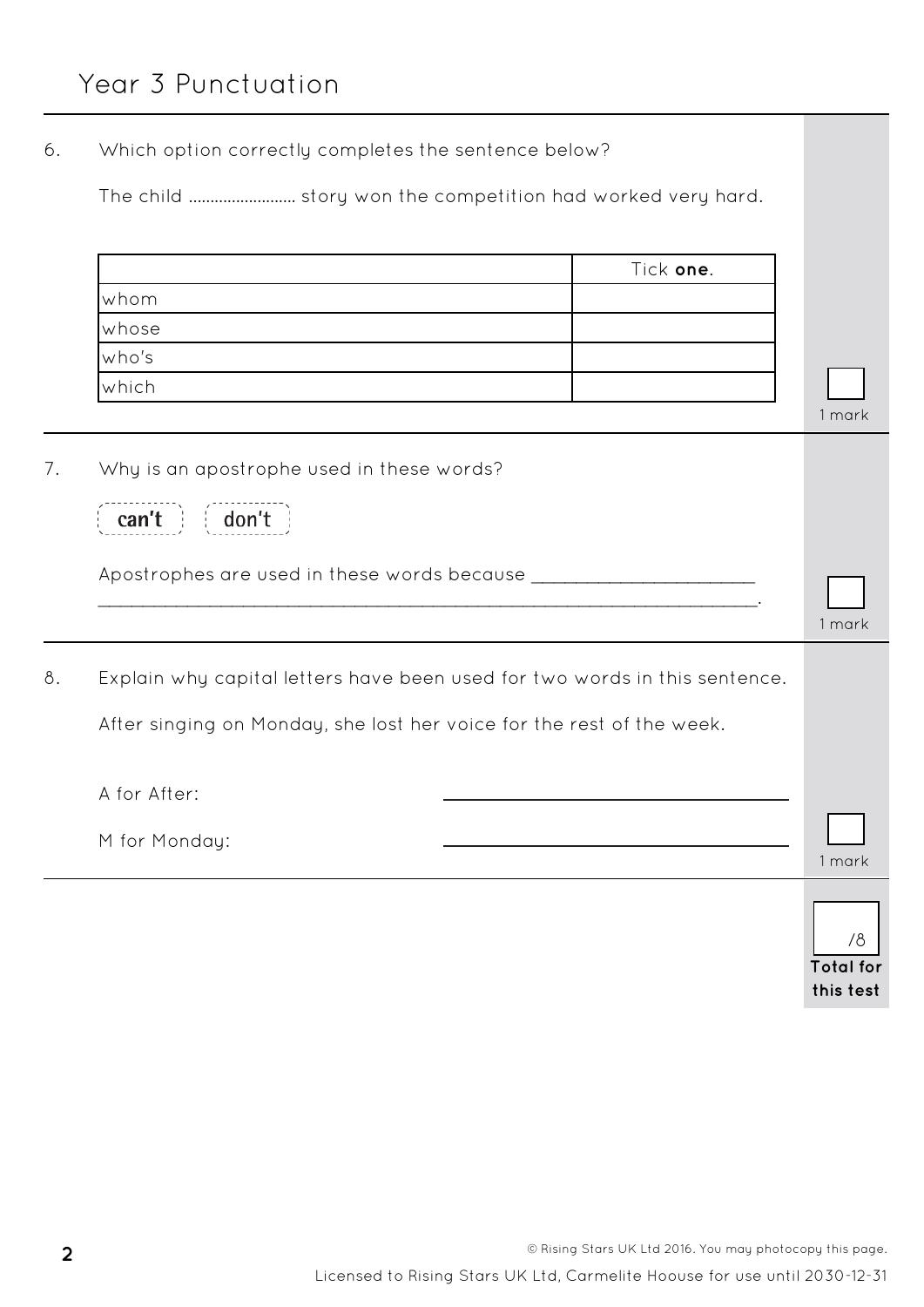## **Answers and mark schemes**

## **Year 3 Punctuation**

| <b>Test</b>                                                                                                                                                                                                         | Mark | <b>NC</b><br>Domain | PF Code | <b>Extra information</b>          |  |  |
|---------------------------------------------------------------------------------------------------------------------------------------------------------------------------------------------------------------------|------|---------------------|---------|-----------------------------------|--|--|
| 1.<br>Limping slightly, the old man walked<br>to the end of the road.                                                                                                                                               | 1    |                     | 4.3.c.1 |                                   |  |  |
| NAHT KPI Statement: Uses inverted commas and other punctuation to indicate direct speech                                                                                                                            |      |                     |         |                                   |  |  |
| Progression Framework Statement: 4.3.c.1 Use of inverted commas and other punctuation to indicate<br>direct speech; apostrophes to mark plural possession; use of commas after fronted adverbials                   |      |                     |         |                                   |  |  |
| 2.<br>$\frac{1}{\sqrt{2}}$<br>I must remember to bring my shorts and trainers.                                                                                                                                      |      | Writing             | 4.3.b.1 | Award 1 mark for both<br>correct. |  |  |
| <b>NAHT KPI Statement:</b>                                                                                                                                                                                          |      |                     |         |                                   |  |  |
| Progression Framework Statement: 4.3.b.1 Develop their understanding of the concepts set out in English<br>Appendix 2 by: choosing nouns or pronouns appropriately for clarity and cohesion and to avoid repetition |      |                     |         |                                   |  |  |
| $\sqrt{}$<br>$\Box \Box$<br>3.<br>$\overline{\mathbb{F}}$ Roman life was very unlike modern life, the archaeologist said.                                                                                           | 1    |                     | 3.3.c.1 |                                   |  |  |
| <b>NAHT KPI Statement:</b> Introduces inverted commas to punctuate direct speech                                                                                                                                    |      |                     |         |                                   |  |  |
| Progression Framework Statement: 3.3.c.1 Inverted commas to punctuate direct speech                                                                                                                                 |      |                     |         |                                   |  |  |
| $\sqrt{ }$<br>4.<br>Jenna likes to play with Sam Gina likes to play with Agna.                                                                                                                                      | 1    | Writing             |         |                                   |  |  |
| NAHT KPI Statement: Uses capital letters, full stops, question marks and exclamation marks to demarcate<br>sentences                                                                                                |      |                     |         |                                   |  |  |
| <b>Progression Framework Statement:</b>                                                                                                                                                                             |      |                     |         |                                   |  |  |
| 5.<br>she, it                                                                                                                                                                                                       | 1    |                     | 4.3.b.1 |                                   |  |  |
| NAHT KPI Statement: Can choose an appropriate pronoun or noun within and across sentences to aid<br>cohesion and avoid repetition                                                                                   |      |                     |         |                                   |  |  |
| Progression Framework Statement: 4.3.b.1 Develop their understanding of the concepts set out in English<br>Appendix 2 by: choosing nouns or pronouns appropriately for clarity and cohesion and to avoid repetition |      |                     |         |                                   |  |  |
| whose<br>6.                                                                                                                                                                                                         | 1    |                     | 4.3.b.1 |                                   |  |  |
| NAHT KPI Statement: Can choose an appropriate pronoun or noun within and across sentences to aid<br>cohesion and avoid repetition                                                                                   |      |                     |         |                                   |  |  |
| Progression Framework Statement: 4.3.b.1 Develop their understanding of the concepts set out in English<br>Appendix 2 by: choosing nouns or pronouns appropriately for clarity and cohesion and to avoid repetition |      |                     |         |                                   |  |  |

Licensed to Rising Stars UK Ltd, Carmelite Hoouse for use until 2030-12-31